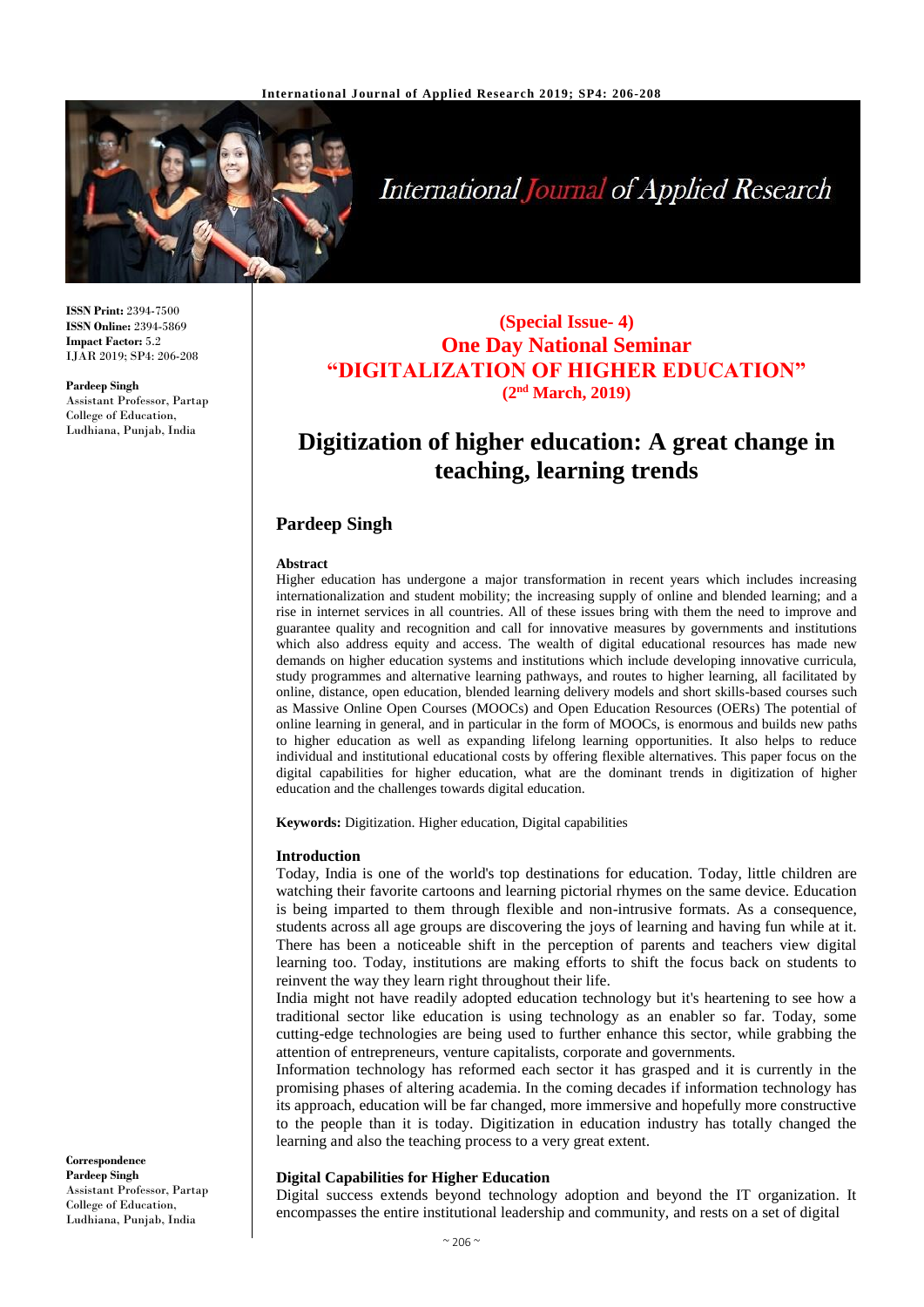capabilities. Digital capabilities are the application of technology to the core functions of an enterprise: They are the "how" of an organization, rather than the "what," which would be specific technologies and services. Digital capabilities can be defined for institutional missions, IT management, and foundational IT functions. Each capability area examines multiple dimensions of progress, not just technical ones, such as:

- A sufficient and sustainable funding model
- A sufficient and sustainable staffing model
- Active support from institutional leadership
- Active support from the faculty
- Engagement of the entire institutional community
- Adequate training for the institutional community
- Alignment with institutional strategy
- Dedicated leadership of the area
- Support for policies that are appropriate and clear

Capabilities have been an aspect of technology and business management for many years. Although higher education has perhaps over-adapted core technologies to our culture and under-adapted our culture to fit standard business practices, we are nonetheless a specialized "industry" with correspondingly specialized needs. Our core missions of research and education distinguish us from industries focused on finance, commerce, or manufacturing. Our reliance on a highly creative and diverse workforce (faculty) who not only teach and create but also help manage and lead engenders a very different decision-making structure than, say, a hospital or bank. Our complex ecosystem of "customers" is highly distinctive: Faculty, students, alumni, donors, and the local community are all constituents, but with highly dissimilar needs. Higher education's digital capabilities will differ somewhat or considerably from other industries' or from generic capabilities. Higher education needs its own set of capabilities, informed by existing capabilities and adapted to this industry.

Digital capabilities —their corresponding technologies and services— for higher education.

- EDUCAUSE maturity indices measure digital capabilities. They enable institutions to determine where they are and where they aspire to be.
- Deployment indices measure stages of deployment for specific technologies and services, which can be a measure of whether capabilities are being put to use via technologies and services.

This describes the EDUCAUSE maturity and deployment model, the current status of maturity and deployment for the eight areas we have developed so far, and implications:

- Is higher education more capable in some areas than others?
- How are capability areas related? Is effective leadership in one area, for example, related to some overall leadership capacity? Or does higher education's highly distributed decision making and organizational structure result in little translation across capabilities?
- Are capability maturity and technology deployment related? In other words, is higher maturity associated with deployment of more technologies?
- Are we making progress is maturity increasing?

**Mission-differentiating capabilities** are the IT capabilities directly associated with the institutional mission. Research computing, e-learning and student success technologies

reflect those capabilities required for successful delivery of technologies and services in support of research and scholarship, education, and student retention and completion. The culture of innovation index assesses the extent to which the institution is open to and prepared for transformation.

- **Culture of Innovation**: Nurturing an environment that continually introduces new ideas or ways of thinking, then translates them into action to solve specific problems or seize new opportunities<sup>6</sup>
- **E-learning**: Learning that involves a web-based component, enabling collaboration and access to content that extends beyond the classroom<sup>7</sup>
- **Student Success Technologies**: Information technology that helps students explore and select a pathway of interest, tracks and supports students' progress along their chosen pathway that ultimately results in student success, and provides institutional leadership, faculty, and advisors with tools and information they need to contribute to student success
- **Research Computing**: Services and infrastructure provided to faculty, students, or research staff for the purpose of performing research at a higher education institution<sup>8</sup>

**IT management capabilities** relate to the IT function's relationship with institutional management.

- **IT Governance**: A decision-making process that ensures the effective and efficient use of information technology and alignment of the campus IT strategy with the institution's strategic plan<sup>9</sup>
- **IT Risk Management**: The process of identifying, assessing, prioritizing, and addressing the major IT risks associated with an institution's key objectives $10$

**Foundational capabilities** underpin effective and efficient application of information technology to institutional priorities. Analytics relates to technologies that enable institutions to use data to make informed and effective decisions. Analytics is a tool, a means to an end, rather than an end in itself (unlike student success). Information security safeguards data and identities and is indispensable in today's environment.

- **Analytics**: The use of data, statistical analysis, and explanatory and predictive models to gain insights and act on complex issues $11$
- **Information Security**: Functions and resources associated with providing information and systems security services and programs for the institution, including directory, identity management, and access provisioning/de-provisioning functions and roles, etc.<sup>12</sup>

#### **Six Dominant trends in digitization of higher education**

- **Democratization of Education**
- With more than 1 billion new students expected to enroll in universities in the near future, and increased prosperity taking root in developing countries, digitization allows higher education to be more scalable and more affordable.

#### **Lifelong Learning**

 Higher education is no longer solely available to traditional students who are able to attend class during regular business hours. Digital education offers